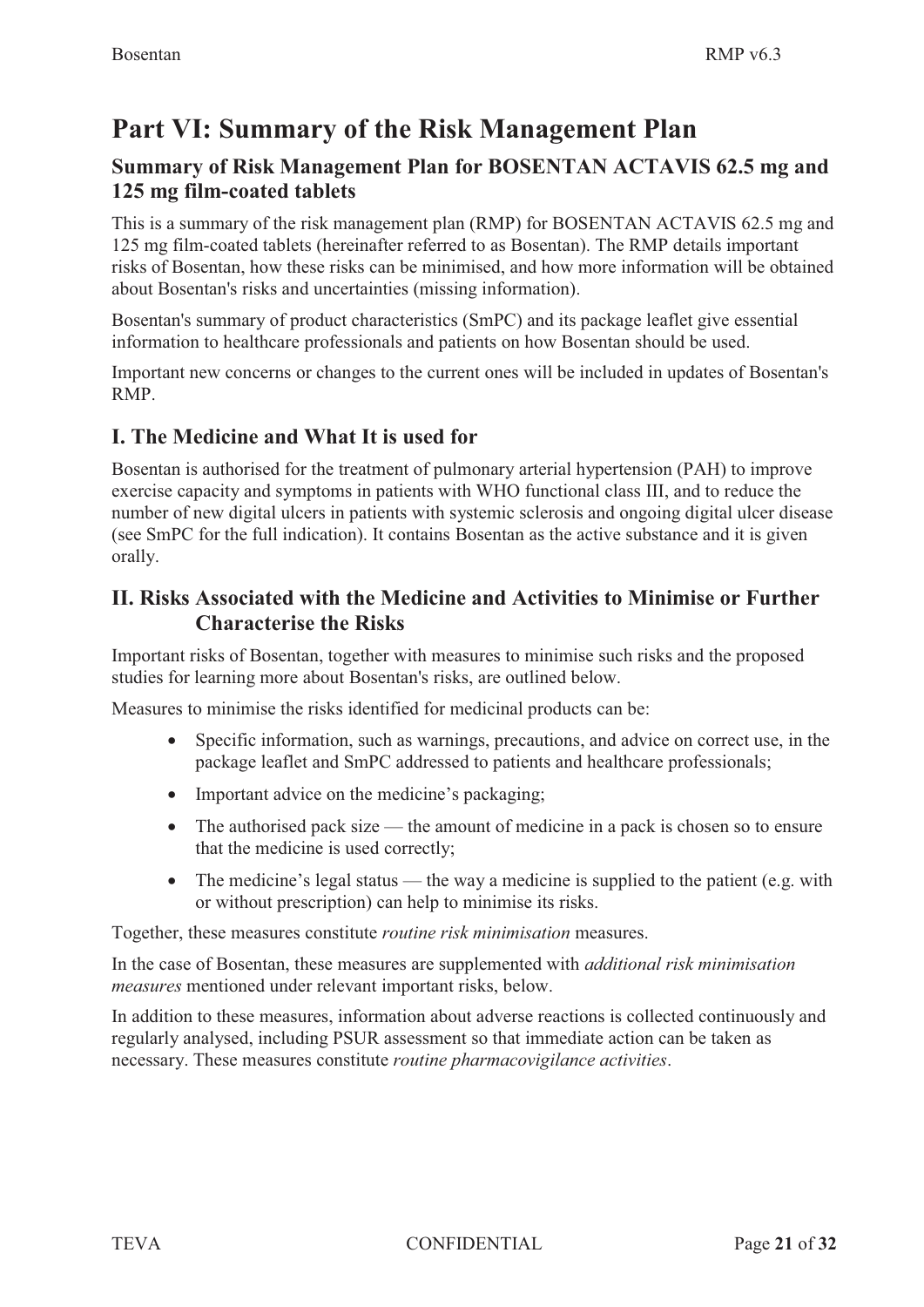Г

If important information that may affect the safe use of Bosentan is not yet available, it is listed under 'missing information' below.

## **II.A List of Important Risks and Missing Information**

Important risks of Bosentan are risks that need special risk management activities to further investigate or minimise the risk, so that the medicinal product can be safely taken. Important risks can be regarded as identified or potential. Identified risks are concerns for which there is sufficient proof of a link with the use of Bosentan. Potential risks are concerns for which an association with the use of this medicine is possible based on available data, but this association has not been established yet and needs further evaluation. Missing information refers to information on the safety of the medicinal product that is currently missing and needs to be collected (e.g. on the long-term use of the medicine).

| List of important risks and missing information |                                                                                                                                                                                                                                                                                                                                 |
|-------------------------------------------------|---------------------------------------------------------------------------------------------------------------------------------------------------------------------------------------------------------------------------------------------------------------------------------------------------------------------------------|
| <b>Important identified risks</b>               | Hepatotoxicity<br>Teratogenicity<br>Decrease in haemoglobin concentration<br>Decrease of sperm count<br>$\bullet$                                                                                                                                                                                                               |
| <b>Important potential risks</b>                | Pulmonary oedema associated with PVOD<br>Interactions with substrates, inducers or inhibitors of<br>$\bullet$<br>cytochrome P450 isoenzymes CYP3A4 and CYP2C9<br>(including hormonal contraceptives, sildenafil and<br>antiretrovirals)<br>Testicular disorders and male infertility<br>Respiratory tract infection in children |
| <b>Missing information</b>                      | Use of bosentan with the addition of sildenafil in<br>children<br>Use in children with renal function impairment                                                                                                                                                                                                                |

**Table 8: Summary of Safety Concerns** 

## **II.B Summary of Important Risks**

The safety information in the proposed Product Information is aligned to the reference medicinal product.

#### **Table 9: Summary of Pharmacovigilance Activities and Risk Minimisation Activities by Safety Concern**

| Important identified risk: Hepatotoxicity |                                    |
|-------------------------------------------|------------------------------------|
| Risk minimisation measures                | Routine risk minimisation measures |